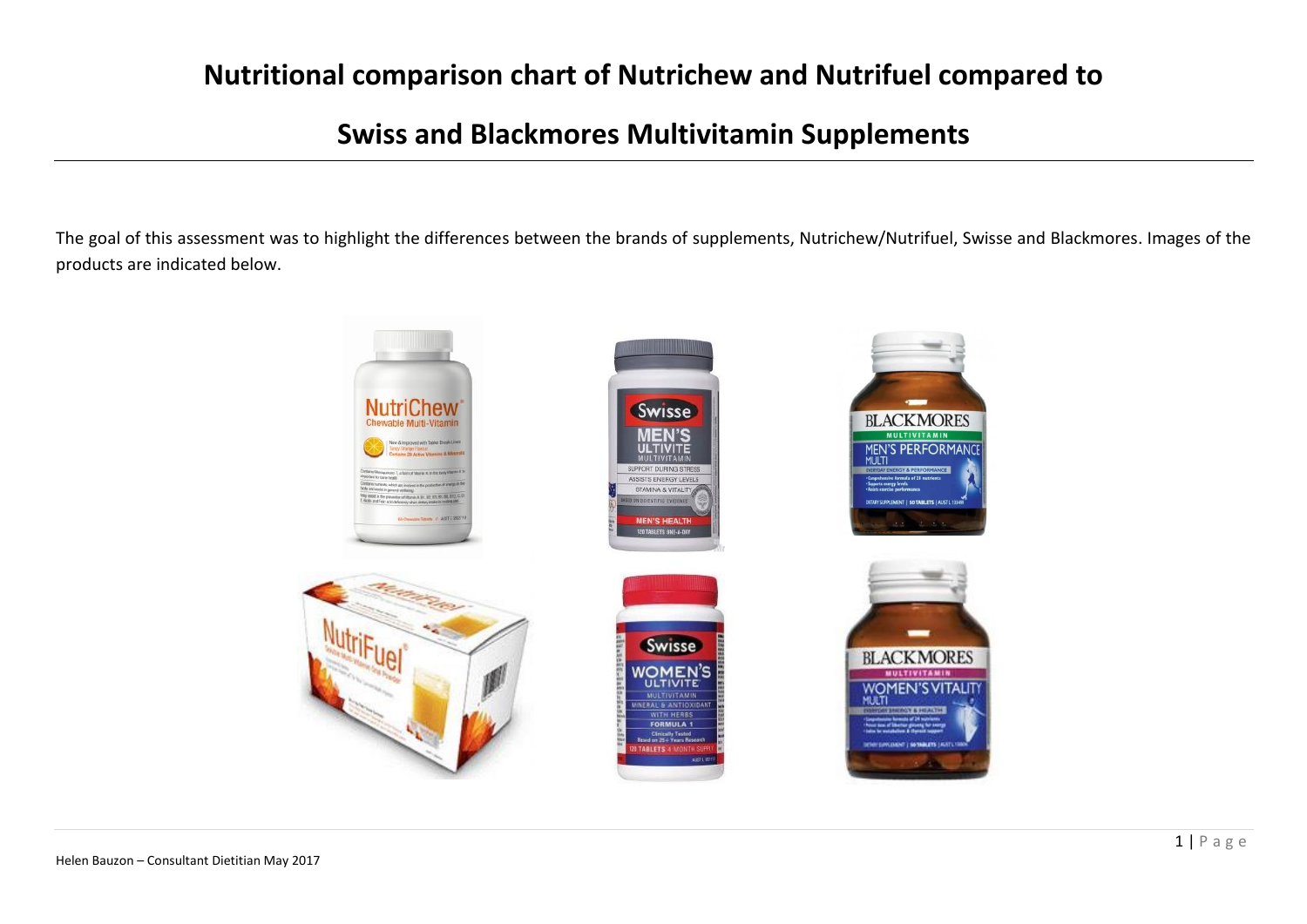The nutritional value of the variety of active vitamins and minerals in all three brands of supplements (**Nutrichew/Nutrifuel**, **Swisse** (Ultivite for Women and Men) and **Blackmores** (Women's Vitality and Men's Performance) were compared according to the Australian Government and National Health and Medical Research Council, table of recommended dietary intakes (RDI) (<https://www.nrv.gov.au/introduction>).

The RDI was used to assess the nutritional content of the supplements because intakes at or above this level has a low probability of inadequacy.

The RDI are recorded in the left hand column of the summary table on page 4. The RDI amounts highlighted address the nutritional needs of both females and males from the age of 19 to greater than 70 years of age. The RDI noted, excludes the nutritional needs of pregnant and lactating individuals.

When comparing the brands of supplements the following points can be highlighted:

- 1. Only Nutrichew and Nutrifuel contain Vitamin A, Molybdenum and Vitamin K2
	- a. **A big advantage to the Nutrichew and Nutrifuel is the addition of Vit K2.** Vitamin K2 is a newly discovered essential vitamin that is building a significant body of clinical evidence demonstrating its crucial significance in the fight against the most common and devastating diseases of our time: osteoporosis and cardiovascular disease. These conditions contribute to difficulties in the functioning of society and are the most common cause of death worldwide, and both can be linked to a deficiency in vitamin K2. Part of the K family of vitamins, vitamin K2 is a fatsoluble vitamin that helps the body efficiently utilize calcium. By activating different K-dependent proteins, it directs calcium toward bones and away from the arteries.
	- b. **Vitamin A** is a fat-soluble vitamin which helps maintain normal reproduction, vision and immune function.
	- c. **Molybdenum** acts as a cofactor for the enzymes sulphite oxidase, xanthine oxidase and aldehyde oxidase. These enzymes are involved in catabolism of sulphur amino acids and heterocyclic compounds including purines and pyridines.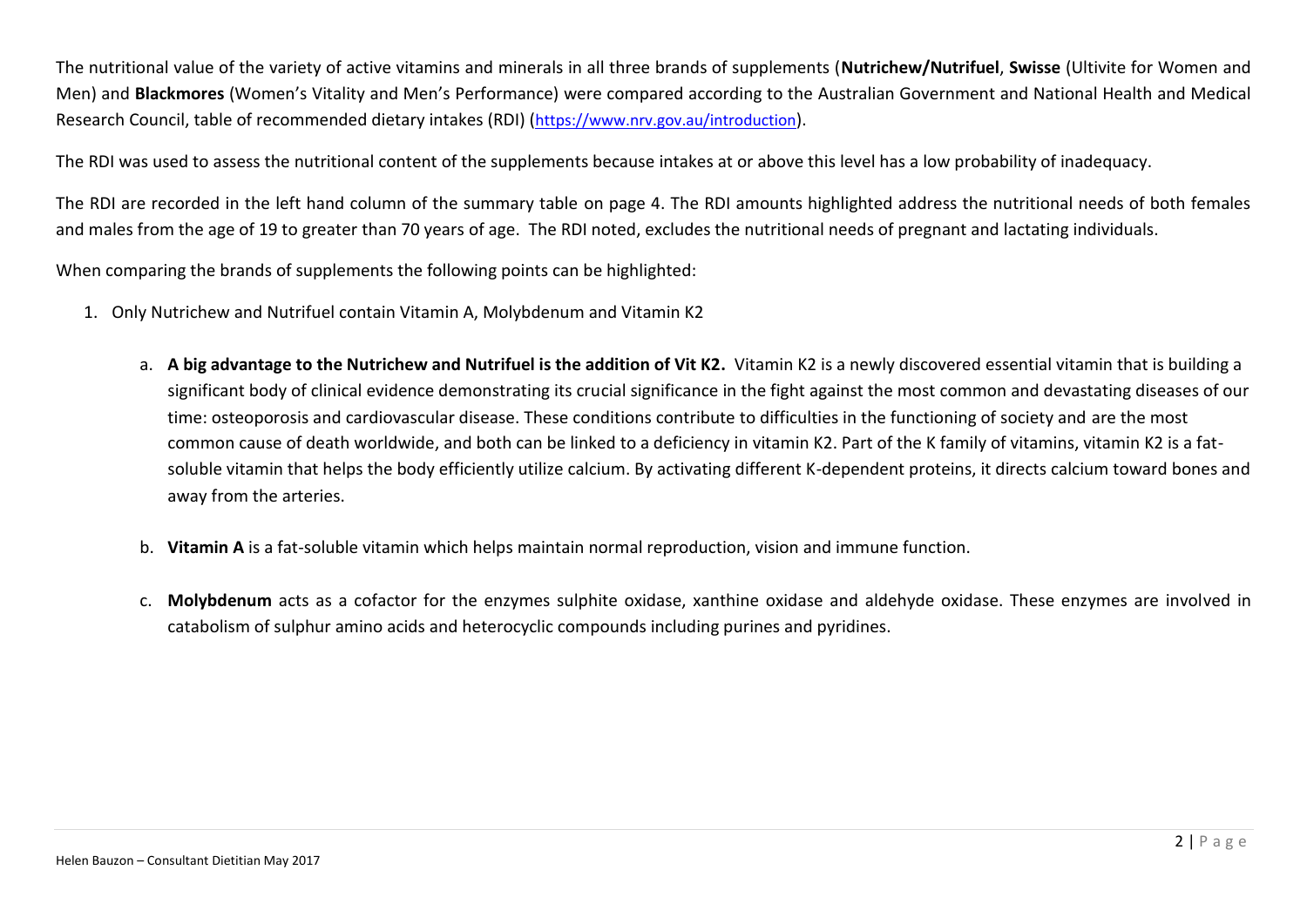- 2. Only Nutrichew and Nutrifuel met the RDI for iron, Selenium and Vitamin D for both females and males
- 3. Nutrichew and Nutrifuel were closest to the ideal amount of calcium
- 4. All values highlighted in the green colour have adequate amounts of the vitamin to meet the RDI of both males and females
- 5.  $(*)$  indicates that Nutrifuel and Nutrichew met the RDI of the indicated nutrients even though the quantities present were less than that present in Swisse or Blackmore.
- 6. Both Swisse brands for Men and Women state that they have a formula containing 50 vitamins and minerals, antioxidants and herbs. **There are not 50 vitamins and minerals as stated on the Swisse packaging**
- 7. There are a number of therapeutic indications for Nutrichew and Nutrifuel, including the following:
	- a. Aids, assists or helps in the maintenance of general wellbeing
	- b. May assist in the prevention of Vitamin A, B1, B2, B3, B5, B6, B12, C, D, E Biotin and Folic acid deficiency when dietary intake is inadequate
	- c. May assist in the prevention of Chromium, Copper, Iodine, Magnesium, Manganese, Molybdenum, Selenium, and Zinc deficiency when dietary intake is inadequate
	- d. Contains antioxidants, which can therefore assist in protecting the body from the damaging effects of free radicals
	- e. Contains nutrients, which are involved in the formation of red blood cells
	- f. Contains nutrients that support the health and function of the nervous system.
- 8. It can be concluded that the Nutrichew and Nutrifuel multivitamin supplements provided a more complete range of active vitamins and minerals compared to the Swisse and Blackmores brands.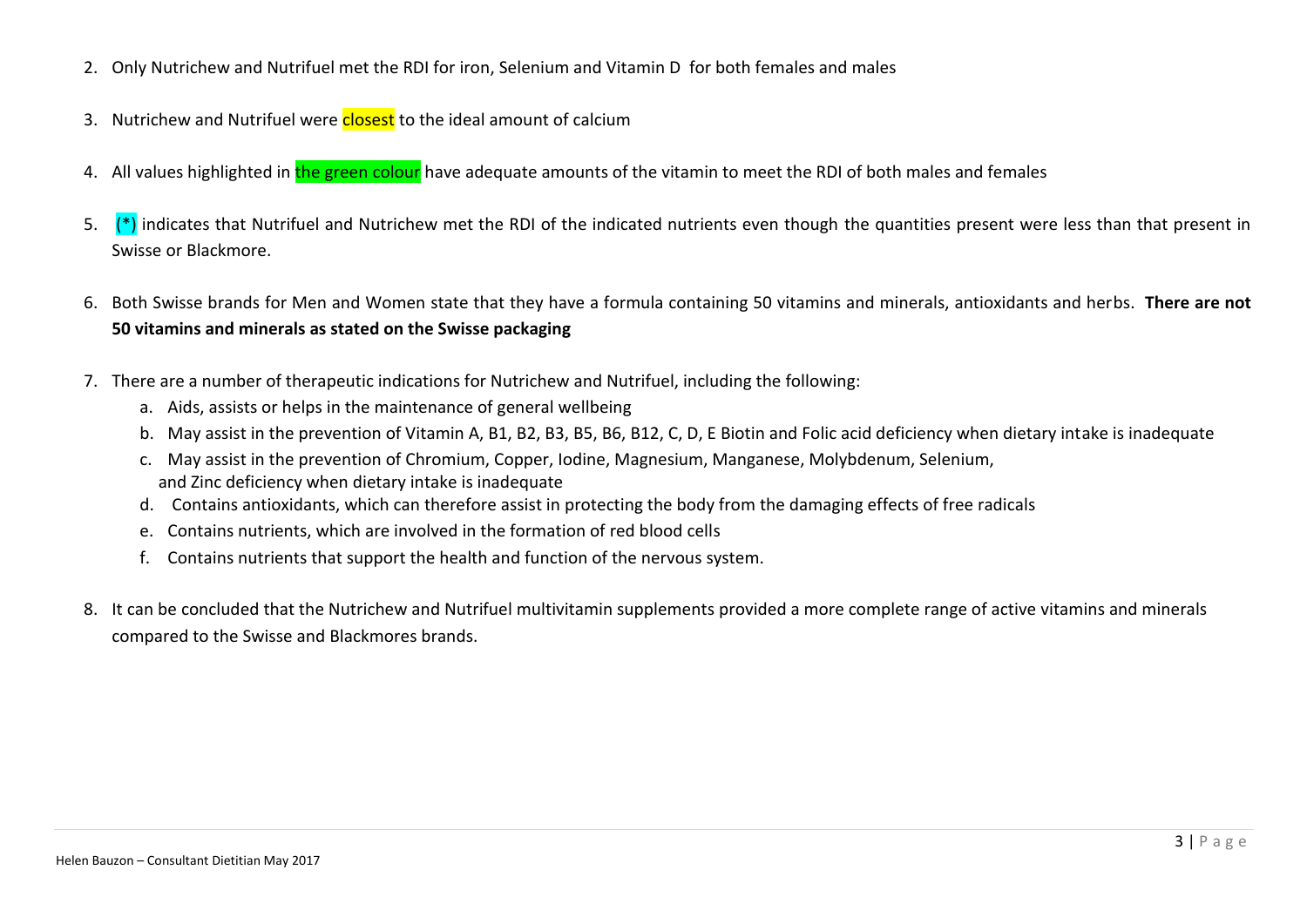## **SUMMARY COMPARISON TABLE** Part 1

| <b>Nutrient</b>                     | <b>Nutrichew</b><br>(2 chewable /day) | <b>Blackmores</b><br><b>Womens Vitality</b> | <b>Blackmores Mens</b><br>Performance | <b>Swisse Womens</b><br><b>Ultivite</b> | <b>Swisse Mens</b><br><b>Ultivite</b> |
|-------------------------------------|---------------------------------------|---------------------------------------------|---------------------------------------|-----------------------------------------|---------------------------------------|
|                                     |                                       |                                             |                                       |                                         |                                       |
|                                     | <b>Nutrifuel</b><br>(1x5gm sachet)    | 1 tablet /day                               | 1 tablet /day                         | 1 tablet /day                           | 1 tablet/day                          |
| Vitamin A<br>(RDI 700 - 900mcg/day) | 750 <sub>mg</sub>                     |                                             |                                       |                                         |                                       |
| Calcium<br>(RDI 1000mg/day)         | 600-700mg                             | 50 <sub>mg</sub>                            | 50 <sub>mg</sub>                      | 42 <sub>mg</sub>                        | 21mg                                  |
| Iron<br>(RDI 18-8mg/day)            | 18 <sub>mg</sub>                      | 5 <sub>mg</sub>                             | $\blacksquare$                        | 4.9mg                                   | 3 <sub>mg</sub>                       |
| Selenium<br>(RDI 60-70mcgm/day)     | 70mcgm                                | 26mcgm                                      | 26mcgm                                | 26mcgm                                  | 26mcgm                                |
| Molybdenum<br>(RDI 45mcgm/day)      | 75mcgm                                |                                             | $\sim$                                |                                         |                                       |
| Vitamin $C$ (45mg/day)              | $120mg$ (*)                           | 100mg                                       | 100 <sub>mg</sub>                     | 165.2mg                                 | 165.3mg                               |
| Vitamin B1<br>(RDI 1.1-1.2mg/day)   | $10mg$ (*)                            | 25mg                                        | 30 <sub>mg</sub>                      | 50 <sub>mg</sub>                        | 30 <sub>mg</sub>                      |
| Vitamin B2<br>(RDI 1.1-1.2mg/day)   | $10mg$ (*)                            | 12 <sub>mg</sub>                            | 15 <sub>mg</sub>                      | 50 <sub>mg</sub>                        | 30 <sub>mg</sub>                      |
| Vitamin B3<br>(RDI 14-16mg/day)     | 50 <sub>mg</sub>                      | 50 <sub>mg</sub>                            | $\overline{\phantom{a}}$              | 50 <sub>mg</sub>                        | 30 <sub>mg</sub>                      |
| Vitamin B5<br>(RDI 4-6mg/day)       | $10mg$ (*)                            |                                             |                                       | 75 <sub>mg</sub>                        | 75 <sub>mg</sub>                      |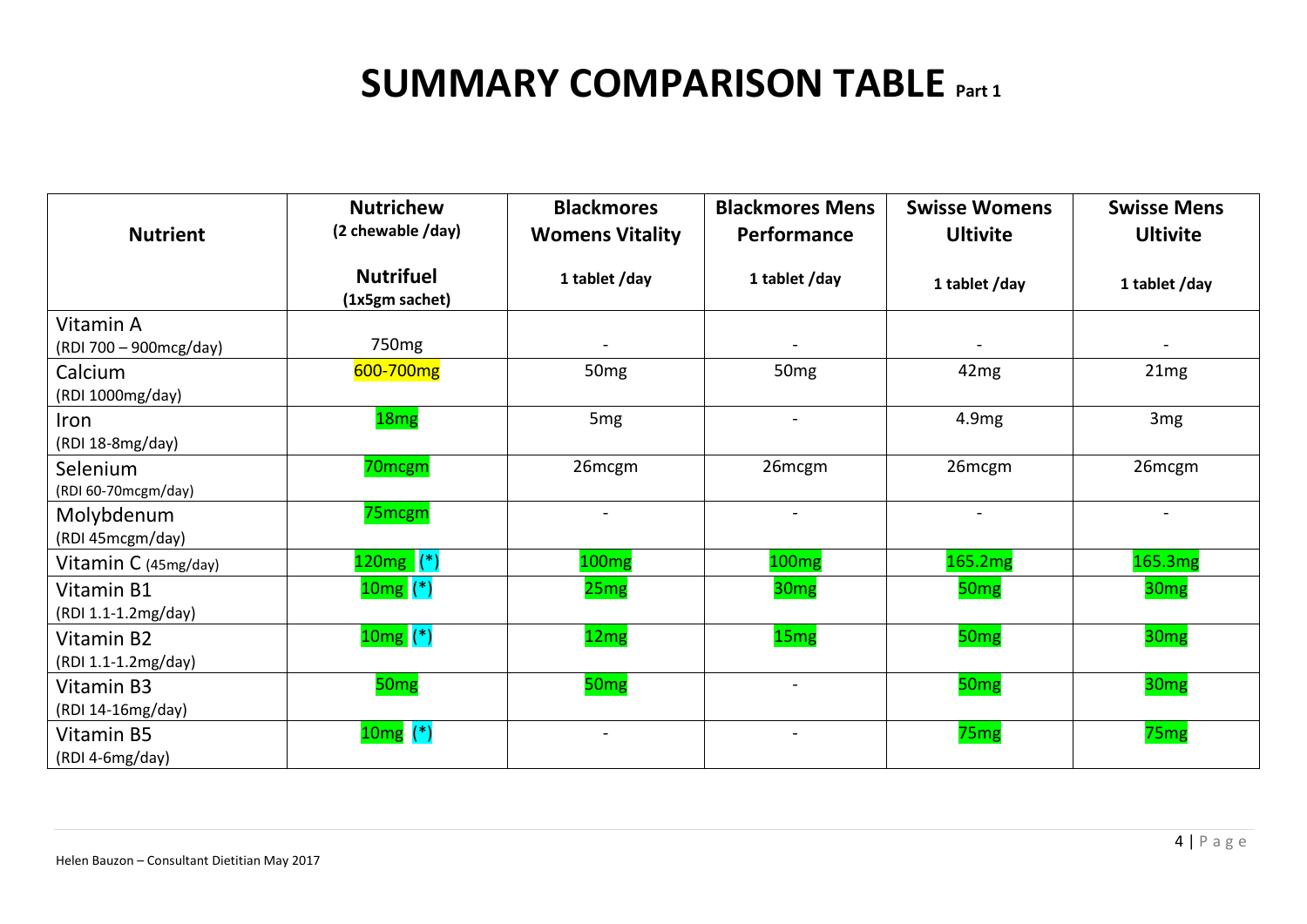## **SUMMARY COMPARISON TABLE** Part 2

|                                           | <b>Nutrichew</b>                   | <b>Blackmores</b>      | <b>Blackmores Mens</b>       | <b>Swisse Womens</b> | <b>Swisse Mens</b> |
|-------------------------------------------|------------------------------------|------------------------|------------------------------|----------------------|--------------------|
| <b>Nutrient</b>                           | (2 chewable /day)                  | <b>Womens Vitality</b> | Performance                  | <b>Ultivite</b>      | <b>Ultivite</b>    |
|                                           | <b>Nutrifuel</b><br>(1x5gm sachet) | 1 tablet /day          | 1 tablet /day                | 1 tablet /day        | 1 tablet/day       |
| Vitamin B6<br>(RDI 1.3-1.7mg/day)         | $10mg$ (*)                         | 25mg                   | 30 <sub>mg</sub>             | 41.1mg               | 24.68mg            |
| Vitamin B9Folic Acid<br>(RDI 400mcgm/day) | 500mcgm                            | 300 mcgm               | 300 mcgm                     | 500 mcgm             | 500 mcgm           |
| Vitamin B12<br>(RDI 2.4mcgm/day)          | 100 mcgm                           | 50 mcgm                | 40 mcgm                      | 50 mcgm              | 30 mcgm            |
| Zinc<br>(RDI 8-14mg/day)                  | 15 <sub>mg</sub>                   | 10 <sub>mg</sub>       | 15 <sub>mg</sub>             | 5 <sub>mg</sub>      | 6 <sub>mg</sub>    |
| Chromium<br>(RDI 25-35mcgm/day)           | 120 mcgm                           | 100 mcgm               | $\overline{\phantom{a}}$     | 50 mcgm              | 50 mcgm            |
| lodide<br>(RDI 150mcgm/day)               | 298 mcgm                           | 150 mcgm               | $\blacksquare$               | 50 mcgm              | 50 mcgm            |
| Vitamin E<br>(RDI 7-10mg/day)             | $25mg$ (*)                         | 16.75mg                | 16.75mg                      | 41.3mg               | 41.3mg             |
| <b>Biotin</b><br>(RDI 25-30mcgm/day)      | 350 mcgm                           | 50 mcgm                | 50 mcgm                      | 50 mcgm              | 30 mcgm            |
| Copper<br>(RDI 1.2-1.7mg/day)             | 750 mcgm                           | 600 mcgm               | $\qquad \qquad \blacksquare$ | 58 mcgm              | 28 mcgm            |
| Magnesium<br>(RDI 310-100mg/day)          | 110 <sub>mg</sub>                  | 67.5mg                 | 2 <sub>mg</sub>              | 47.16mg              | 57.89mg            |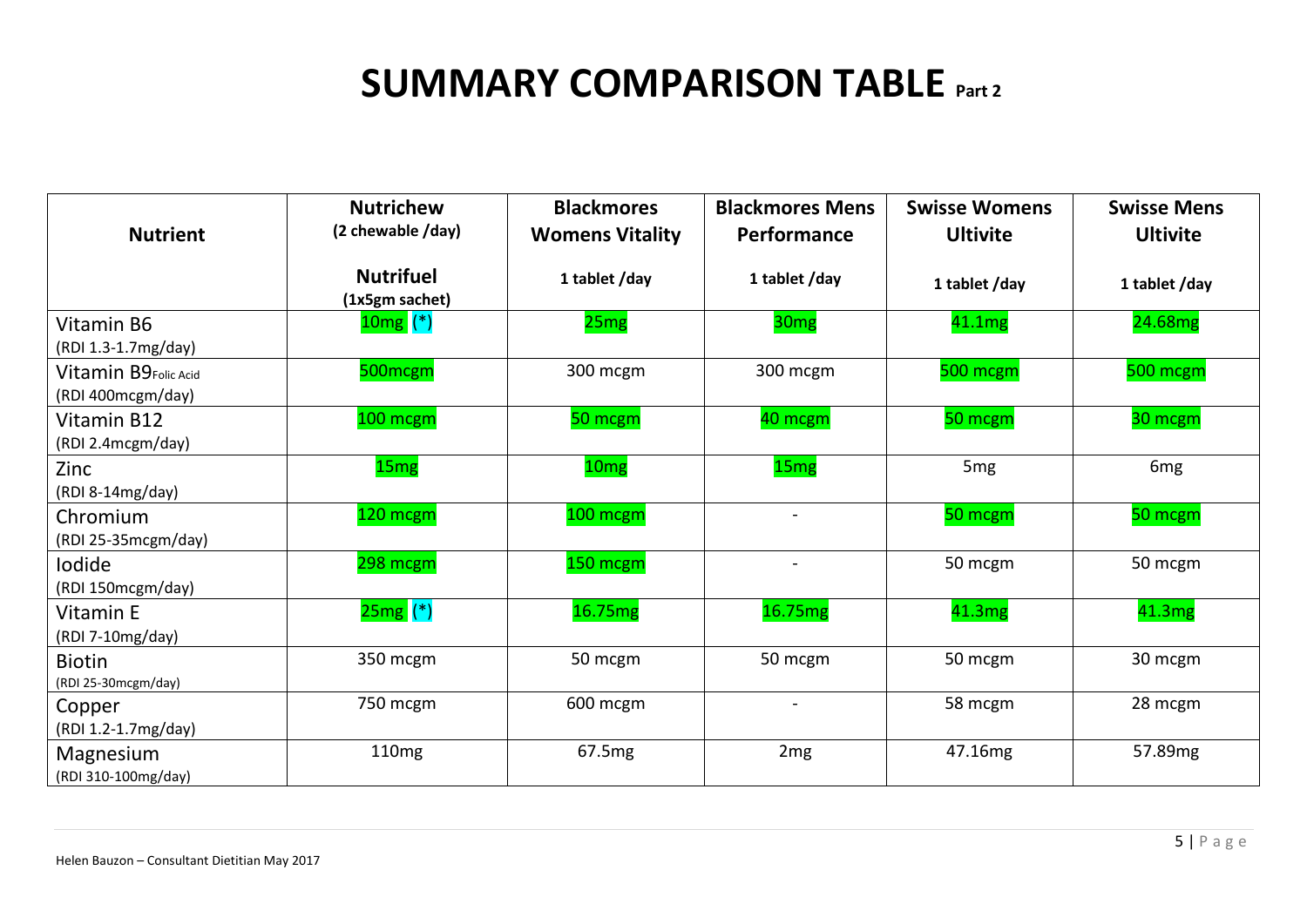# **DETAILED TABLE OF COMPARISON**

|                                   | <b>Nutrichew</b>     | <b>Nutrifuel</b>             | <b>Blackmores</b>       | <b>Blackmores Men's</b> | <b>Swisse</b>           | <b>Swisse</b>         |
|-----------------------------------|----------------------|------------------------------|-------------------------|-------------------------|-------------------------|-----------------------|
|                                   |                      |                              | <b>Women's Vitality</b> | Performance             | <b>Women's Ultivite</b> | <b>Men's Ultivite</b> |
| <b>Nutrient</b>                   | <b>Multi Vitamin</b> | <b>Soluble Multi-Vitamin</b> |                         |                         |                         |                       |
|                                   | 2 tablets per day    | <b>Powder</b>                | <b>Multi vitamin</b>    | <b>Multi vitamin</b>    | <b>Multi Vitamin</b>    | <b>Multi Vitamin</b>  |
|                                   |                      | 5gm sachel                   | 1 tablet per day        | 1 tablet per day        | 1 tablet per day        | 1 tablet per day      |
| Betacarotene                      | 4.6 <sub>mg</sub>    | 4.6mg                        | 1.5mg                   |                         | 5 <sub>mg</sub>         | 5 <sub>mg</sub>       |
| Retinol acetate                   | 862 mcg              | 862 mcg                      |                         |                         |                         |                       |
| <b>Equiv. Vit A</b>               | Equiv. 750mcg        | Equiv. 750mcg                |                         |                         |                         |                       |
| Ascorbic Acid (VitC)              | 120 mg               | 120 <sub>mg</sub>            | 100 <sub>mg</sub>       | 100 <sub>mg</sub>       | 165.2mg                 | 165.2mg               |
| Colecalceferol (Vit D)            | 25 mcg               | 25mcg                        | 5mcgm                   |                         | 5mcgm                   | 5mcgm                 |
| d-alpha-Tocophenylacid succinate  | 25 <sub>mg</sub>     | 26 <sub>mg</sub>             | 16.75mg                 | 16.75mg                 | 41.4mg                  | 41.3mg                |
| (Vit E)                           |                      |                              |                         |                         |                         |                       |
| <b>Thiamine Nitrate</b>           | 10 <sub>mg</sub>     | 10 mg                        | 25 <sub>mg</sub>        | 30 <sub>mg</sub>        |                         |                       |
| (Vit B1)                          |                      |                              |                         |                         |                         |                       |
| Thiamine Hydrochlide (Vit B1)     |                      |                              |                         |                         | 50 <sub>mg</sub>        | 30 <sub>mg</sub>      |
| Riboflavin (Vit B2)               | 10 <sub>mg</sub>     | 10 <sub>mg</sub>             | 12 <sub>mg</sub>        | 15 <sub>mg</sub>        | 50 <sub>mg</sub>        | 30 <sub>mg</sub>      |
| Nicotinamide(vit B3)              | 50 <sub>mg</sub>     | 50 <sub>mg</sub>             | 50 <sub>mg</sub>        |                         | 50 <sub>mg</sub>        | 30 <sub>mg</sub>      |
| (pantothenic acid) (Vit B5)       |                      |                              | 27.5mg                  | 64.1mg                  | 68.7mg                  | 64.13mg               |
| Calcium Pantothenate (Vit B5)     | 10 <sub>mg</sub>     | 10 <sub>mg</sub>             |                         |                         | 75 <sub>mg</sub>        | 70 <sub>mg</sub>      |
|                                   |                      |                              |                         |                         |                         |                       |
| Pyridoxine hydrochloride (Vit B6) | 10 <sub>mg</sub>     | 8.2mg                        | 25 <sub>mg</sub>        | 30 <sub>mg</sub>        | 50 <sub>mg</sub>        | 30 <sub>mg</sub>      |
|                                   |                      |                              |                         |                         | Equiv. 41.1mg           | <b>Equiv. 24.68mg</b> |
| <b>Folic Acid</b>                 | 500mcg               | <b>500mcg</b>                | 300mcgm                 | 300mcgm                 | 500mcgm                 | 500mcgm               |
| <b>Biotin</b>                     | 350mcg               | <b>300mcg</b>                | 50mcgm                  | 50 <sub>mcgm</sub>      | 50 <sub>mcgm</sub>      | 50 <sub>mcgm</sub>    |
| Cyanocobalamin(Vit B12)           | 100 <sub>mcg</sub>   | 100 <sub>mcg</sub>           | 50 <sub>mcgm</sub>      | 40mcgm                  | 50mcgm                  | 30 <sub>mcgm</sub>    |
|                                   |                      |                              |                         |                         |                         |                       |
| Calcium (as citrate)              | 100 <sub>mg</sub>    | 873 <sub>mg</sub>            |                         |                         | 200 <sub>mg</sub>       | 100 <sub>mg</sub>     |
|                                   |                      | Equiv. 184mg                 |                         |                         | Equiv. 42mg             | Equiv. 21mg           |
| Calcium (as carbonate)            | 500 <sub>mg</sub>    | 1.29gm                       |                         |                         |                         |                       |
|                                   |                      | Equiv. 516mg                 |                         |                         |                         |                       |
| <b>Total Calcium</b>              | 600 <sub>mg</sub>    | 700 <sub>mg</sub>            | 50 <sub>mg</sub>        | 50 <sub>mg</sub>        | 42mg                    | 21mg                  |

.